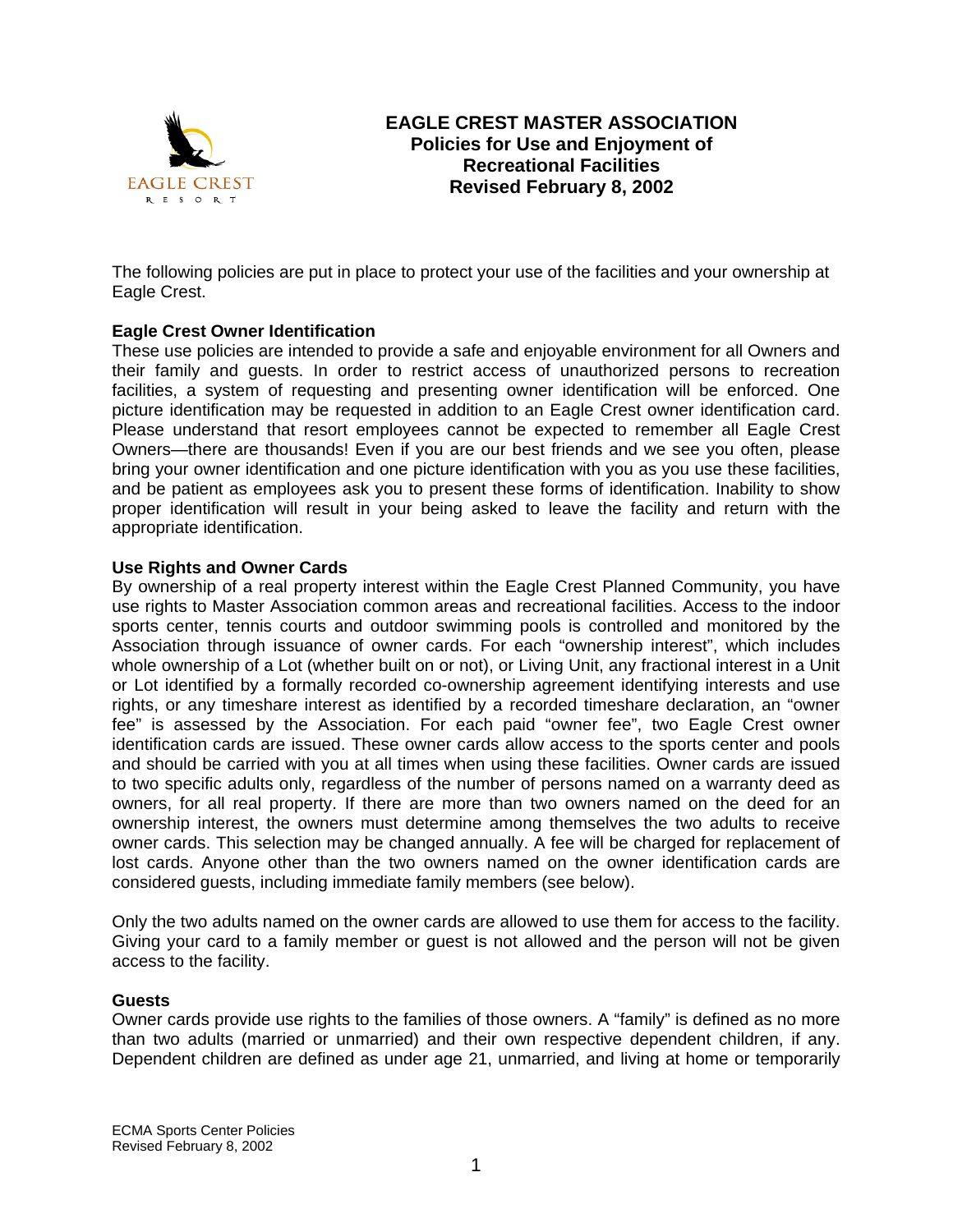living outside the home while attending school. All other persons who may accompany an owner and family members are considered guests.

While you are "in residence" (staying overnight at Eagle Crest), any of your family or guests, who may be day or overnight family or guests, up to the maximum of six (6), are accorded access and use of recreational facilities just as if they were an owner. Upon presentation of your owner card, you may obtain family and guest passes at no charge.

If you are not "in residence", all family and guests must be accompanied by you, the owner host (Homesite Owners—see Homesite Owners section following). In addition, those guests not qualifying as family shall pay a guest fee that shall give them access and use of those recreational facilities that are normally free to owners. This fee is established by the Association Board and is payable to the Association. Rates are posted at the Sports Center and are subject to change without notice. As owner host, the total number of family and guest passes that may be issued will be limited to six (6) per day. If you wish to host a larger group, please contact the Resort Manager before your guests arrive.

Day use of the recreation facilities by non-resident owners and their family and guests is subject to space availability and the Resort Manager is authorized to limit day use as necessary to maintain a safe and enjoyable environment.

# **Multiple Owner Policy**

One ownership interest provides full use rights to two (2) adults. If an interest is owned by more than two adults (i.e., two married couples, two single persons who subsequently marry different people, a married couple and a single person), the owners must select two adults to have the use rights afforded the interest, including facility access. All other persons would be considered guests and be governed by policies concerning guests. This selection may be changed annually by written notice to the Association.

#### **Sports Center**

The Sports Center has many recreational and leisure opportunities for your use, subject to Association policies and to your own project documents or co-ownership agreements. Please note the guest fee charged to your guests when you are not in residence (see "Guests" above). Racquetball and tennis courts must be reserved in advance by calling the Sports Center Desk. Hours of operation and other policies for use and enjoyment of the facilities are posted from time to time at the Sports Center. An adult must accompany children under the age of 14 when using the pools, spas and indoor courts. Use of the fitness equipment is limited to persons age 16 and over. Your Eagle Crest owner identification card with one picture identification will be required for access.

#### **Pool and Spa Use**

Three outdoor swimming pools and spas are managed by the Master Association and available to all Eagle Crest owners for their use and enjoyment. Access to the pool and spa at the Sports Center is through the front desk and owner or guests passes must be presented to access. Guest passes may be obtained at the Sports Center. Day use rates will be charged for nonresident guests. The two remote location pools, one on Red Tail Hawk Drive (south the Sports Center) and one on Kingfisher Circle in the Estate Homesite community, have locked gates. You may obtain keys and entrance gate codes, if applicable, at the Sports Center upon presentation of owner or guest passes. Hours of operation and other use policies will be posted at the pools and must be followed. "Adults Only" hours will be in effect from time to time for the

ECMA Sports Center Policies Revised February 8, 2002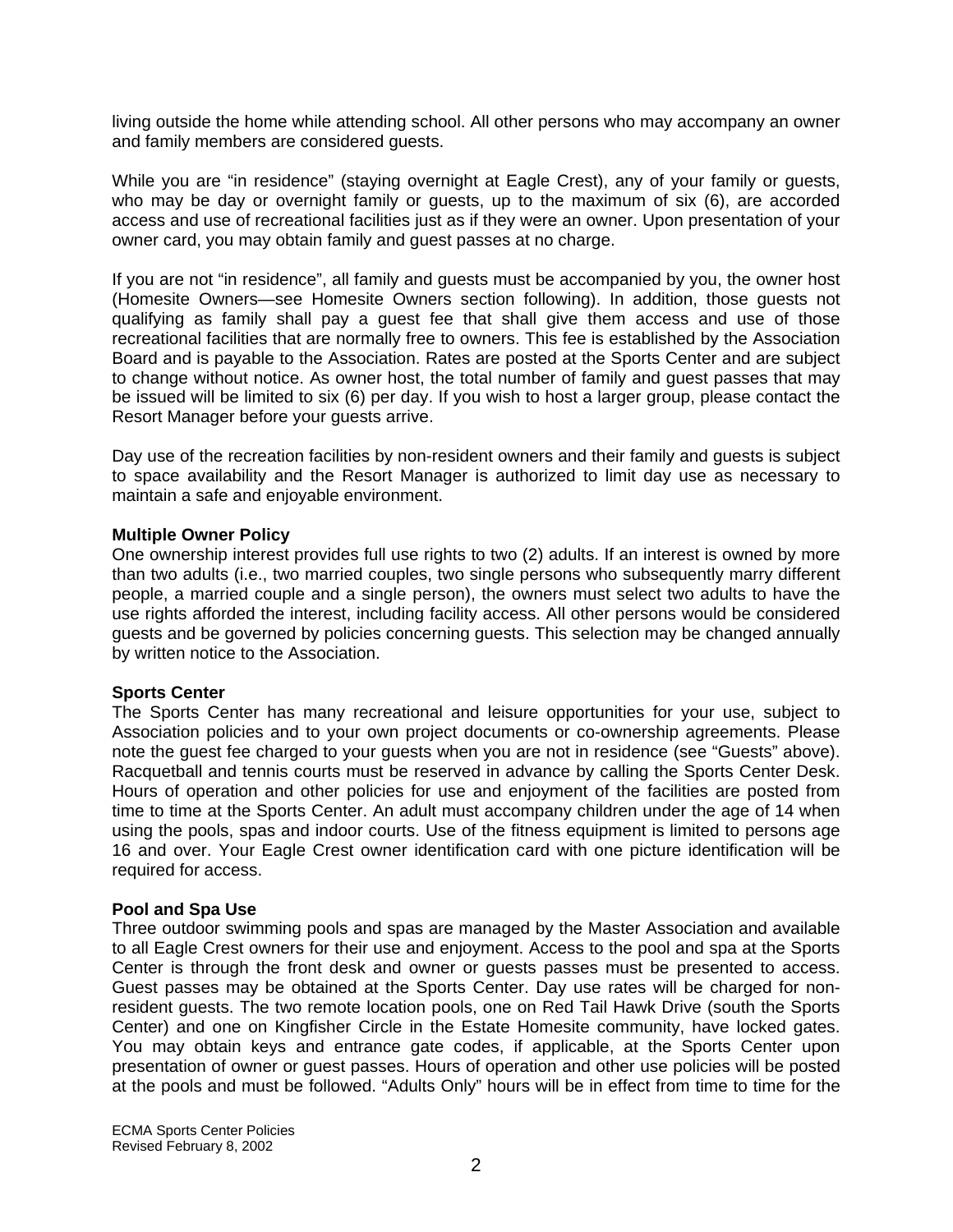swimming pools and spas. Again, at all outdoor pools, carry your owner identification with you as resort staff will be monitoring pool usage. The Inn at Eagle Crest pool is for hotel guests only.

#### **Resort Employees**

The Resort Manager is authorized to allow resort employees usage of recreation facilities, provided the usage is managed to minimize impact on owner usage. Weekend usage of pools and spas is not allowed during the summer season (Memorial Day to Labor Day). If an employee is also an Eagle Crest owner, owner policies for use of the facilities apply to that employee. Employees are asked not to use the Estate Homesite pool.

# **Homesite Owners**

Because a homesite owner may not have a home built in which to be "in residence," and use and occupancy of a home is not managed through a check-in process for most homes, guests passes for your family and guests must be obtained at the Sports Center. A maximum of six (6) guest passes per day will be issued. The following policies for issuance of guest passes will apply:

# **Lot with Homes Built**:

For family and guests staying in your home with you, please accompany them on their first visit to the Sports Center so passes can be appropriately issued for the duration of their stay with you. No guest fees will be charged. The maximum number of guest passes that may be issued per day is six (6).

**Rentals**: If you rent your home, your renters must provide proof of the rental arrangement (i.e., a written copy of their rental agreement) in order to obtain guest passes for use of facilities during their stay. The rental agreement must have the owner's name, phone and address, the renter's name, phone and address, address and phone of the rental property, dates and duration of stay, and number of rental occupants expected to be in the home. Presentation of a key to the home will not be accepted as proper renter identification. Please advise your renters and provide them with proper written authority prior to their arrival at the resort. Upon presentation of correct rental identification, no fees will be charged to renters for issuance of the guest passes. Renters will abide by the same policies, rules and regulations as owners including the maximum number of additional guests allowed (6).

**Vacation Homes**: If you give your home to friends or family to use while you are not in residence, they must provide proof of the arrangement. Information needed by the Sports Center in order to obtain guest passes for use of facilities during their stay is as follows: Owner's name, phone and address, the occupant's name, phone and address, address and phone of the property, dates and duration of stay, and number of occupants expected to be in the home. Presentation of a key to the home will not be accepted as proper identification. Please advise your guests and family and provide them with proper written authority prior to their arrival at the resort. Upon presentation of correct identification, no fees will be charged for issuance of the guest passes. Your authorized occupants will abide by the same policies, rules and regulations as owners including the maximum number of additional guests allowed (6).

**Additional Co-Owners**: For additional co-owners in one ownership interest who are not issued the two owner cards, these co-owners may obtain guests passes while in